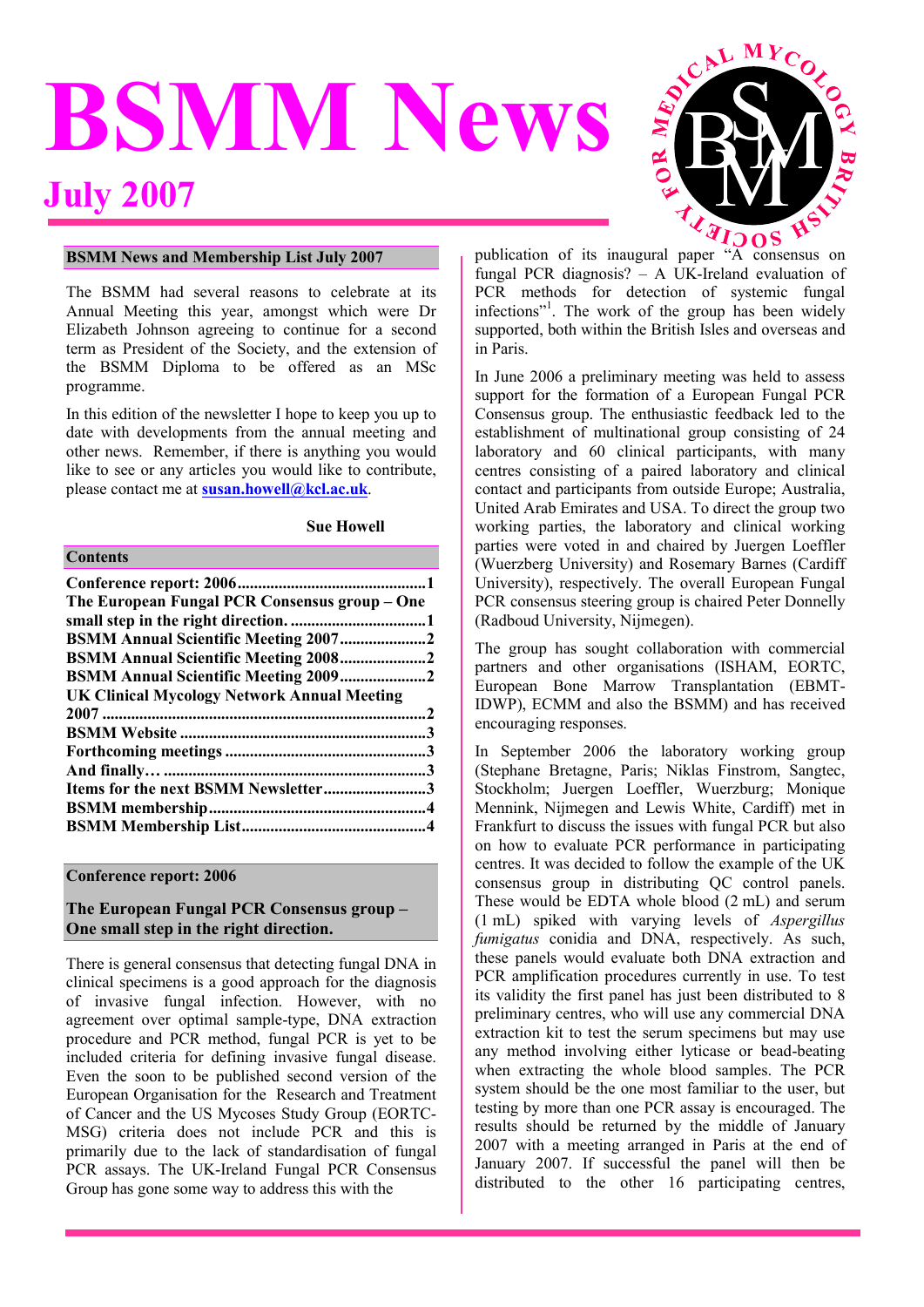

including all members of the UK consensus group, within the foreseeable future.

In itself the establishment of a group is a small step but the results generated by that group may be of major significance and it is hoped that the findings of the European consensus group will be a major step forward for the inclusion of PCR in to future criteria for diagnosing invasive fungal infections.

1 **A consensus on fungal PCR diagnosis? – A UK-Ireland evaluation of PCR methods for detection of systemic fungal infections**. P. Lewis White<sup>1</sup>, Richard Barton<sup>2</sup>, Malcolm Guiver<sup>3</sup>, Christopher J. Linton<sup>4</sup>, Steve Wilson<sup>5</sup>, Melvyn Smith<sup>6</sup>, Beatriz L. Gomez<sup>7</sup>, Michael J. Carr<sup>8</sup>, Patrick T. Kimmitt<sup>9</sup>, Shila Seaton<sup>7</sup>, Kumar Rajakumar<sup>9</sup>, Tessa Holyoake<sup>10</sup>, Chris C. Kibbler<sup>7</sup>, Elizabeth Johnson<sup>4</sup>, Richard P. Hobson<sup>2</sup>, Brian Jones<sup>11</sup> and Rosemary A. Barnes<sup>1</sup>on behalf of the UK Fungal PCR consensus group. *Journal of Molecular Diagnostics*, 8: 376-384, 2006.

# **P. Lewis White and Richard Barton**

## **BSMM Annual Scientific Meeting 2007**

The 2007 BSMM Annual Meeting was held at Devonshire Hall, in the University of Leeds, from 18<sup>th</sup>- $20<sup>th</sup>$  March 2007 and was attended by 79 delegates. There were 7 sessions covering topics to appeal in all aspects of medical mycology, including: antifungal agents, epidemiology, immunity, and molecular mycology.

The 2007 BSMM Foundation Lecture was delivered by Professor Neil Gow from Aberdeen, entitled "*Candida albicans*: profile of a pathogen". The lecture took the audience on a voyage through *Candida* research from the Aberdeen Fungal Group and eloquently linked the research observations of 25 years ago to the understanding of molecular mechanisms being discovered today.

Professor Ted White of the Seattle Biomedical Research Institute provided the ISHAM-funded Glyn Evans Lecture "The master sterol regulator UPC2 in *Candida Albicans* regulates sterol genes an is regulated by sterols".

The Society is always grateful for the sponsorship and support it receives from industry, which supports it in carrying out its educational functions. This year the Annual Meeting was supported by sponsorship of £11,500, from: Associates of Cape Cod, Cephalon, Gilead Sciences, MSD, NeuTech Pharma, Pfizer and Schering-Plough.

Lastly the social event of the meeting, the Annual Dinner, took place in the Thackray Medical Museum in Leeds (**www.thackraymuseum.org/**), and delegates were given ample opportunity to roam the museum prior to the dinner. The museum contained recreated scenes

from the way of life in bygone centuries and had a number of interactive displays (including sound and smell) that were immense fun to discover.

#### **Sue Howell**

# **BSMM Annual Scientific Meeting 2008**

The 2008 BSMM Annual Meeting will be held on the campus of the University of East Anglia from  $30<sup>th</sup>$ March to  $1<sup>st</sup>$  April 2008. Accommodation will be provided locally in a combination of single, twin and double rooms, and the Annual Dinner will be held at the Sainsbury centre.

## **Silke Schelenz, Local Organiser**

# **BSMM Annual Scientific Meeting 2009**

Dr Elaine Bignell kindly offered to host and be the local organiser for the 2009 BSMM Annual Meeting at Imperial College London in the South Kensington Campus.

# **UK Clinical Mycology Network Annual Meeting 2007**

The First Annual Meeting of the UK Clinical Mycology Network followed the BSMM Annual Meeting at Leeds University. This was a half day meeting attended by 30 delegates representing all areas of the UK. Following an introduction by Dr Chris Kibbler, Chair of the UKCMN, the programme covered the new dermatology SOP from the HPA, reporting of superficial isolates, laboratory audits, funding for PCR projects, testing an automated antibody assay, and a review of posaconazole.

The aims of the UKCMN are to "ensure the provision of the highest standard of clinical mycology services, including the maintenance of quality across related disciplines, throughout the UK", and an annual meeting is one of the approaches to achieve this through communication and opportunities for discussion. As several members of the BSMM are also members of the UKCMN, and both societies share the desire to provide quality clinical diagnostics, it is hoped that the 2008 UKCMN meeting will take place on the afternoon of the last day of the 2008 BSMM Annual Meeting in Norwich.

The UKCMN webpage can be found on the HPA website under Fungal Infection on Topics A-Z. **www.hpa.org.uk/infections/topics\_az/fungal\_infectio ns/ukcmn.htm**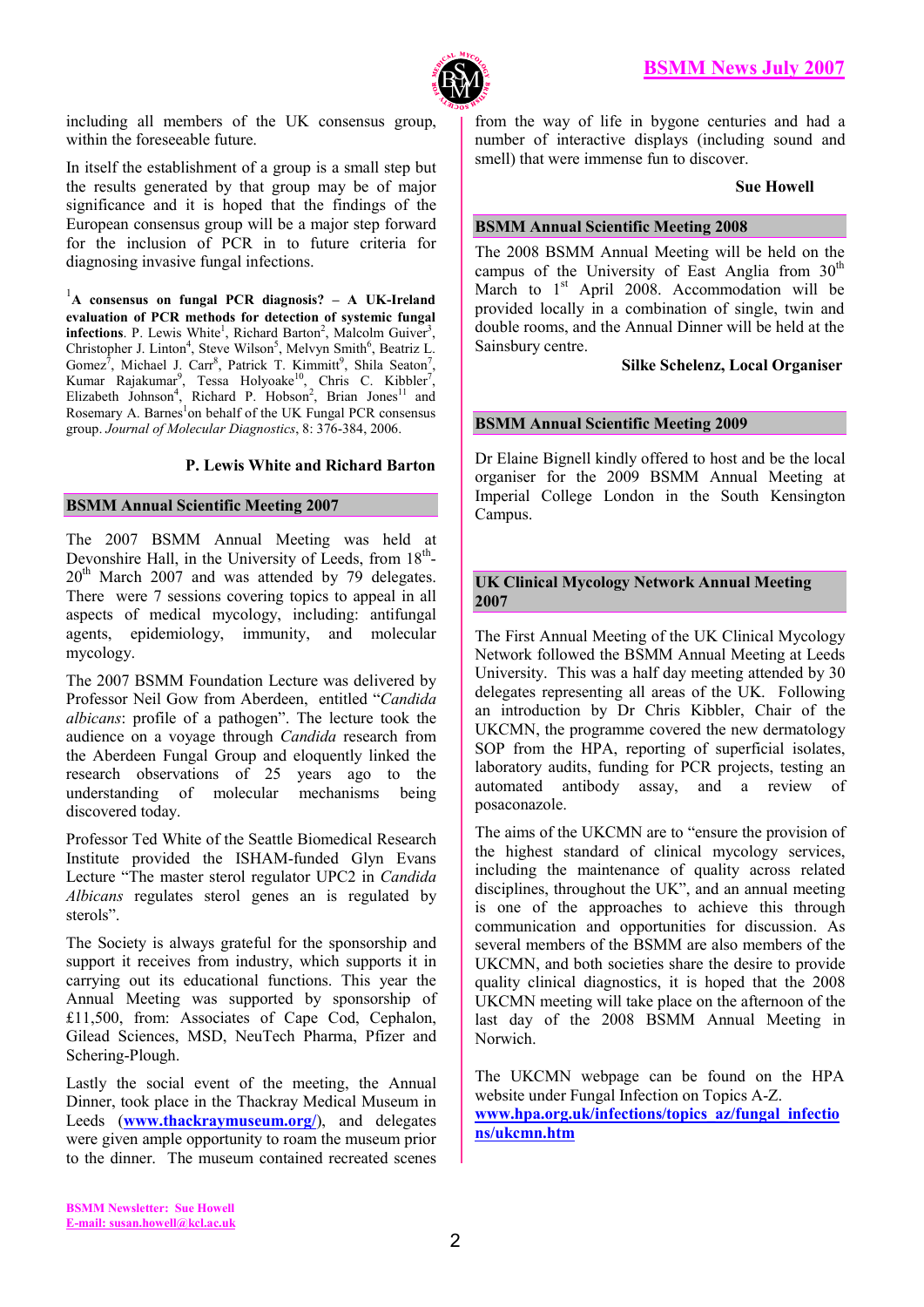

## **BSMM Website**

As announced in the last newsletter the BSMM website is currently being re-designed. Progress has been made with the update and the new-look website should be live at **www.bsmm.org** soon. The BSMM has hired a company, MyDent Multimedia and Web Design, to do the major reconstruction. At the Annual Meeting in Leeds, members agreed to set up a BSMM website Working party to expedite the web site makeover, members are Ruth Ashbee, Gary Moran, Gillian Shankland, Silke Schelenz and Carol Munro (Chair). We are very much interested in representing the needs and interests of the entire society. If you have any suggestions regarding what you would like to see on the new website please drop Carol Munro an e-mail.<br>Likewise. any news articles, meeting/course Likewise, any news articles, meeting/course announcements, job advertisements and images would be very gratefully received. Please contact Carol Munro at **c.a.munro@abdn.ac.uk.** 

 **Carol Munro** 

#### **Forthcoming meetings**

**6 th 'Infocus' meeting on fungal infections and clinical practice. 16th-18th August 2007, Curitiba, Brazil.** 

Details: **www.gt5.com.br/INFOCUSen** 

**Society for General Microbiology 161st Meeting University of Edinburgh, UK 3 rd-6th September 2007**  Details: **www.sgm.ac.uk/meetings** 

**3 rd Trends in Medical Mycology (TIMM) 28th-31st October 2007, Torino, Italy**  Details: **www.TIMM2007.org**

**Federation of Infection Societies - Scientific Meeting 2007. 28-30th November 2007, Cardiff, UK**  Details: **www.sgm.ac.uk/fis2007**

**3 rd Advances Against Aspergillosis 16th-19th January 2008, Miami Beach, Florida, USA**  Details: **www.aaa2008.org** 

**9 th ASM Conference on** *Candida* **and Candidiasis 24th -28th March 2008, New York City Details: www.asm.org/Meetings/index.asp?bid=51311** 

**Society for General Microbiology 162nd Meeting Edinburgh International Conference Centre, UK 31st March – 3rd April 2008**  Details: **www.sgm.ac.uk/meetings** 

**2008 BSMM Annual Scientific Meeting 30th March - 1st April 2008, Norwich, UK**  Details: **www.bsmm.org**

**Society for General Microbiology 162nd Meeting Edinburgh International Conference Centre, UK 31st March – 3rd April 2008**  Details: **www.sgm.ac.uk/meetings** 

**Society for General Microbiology 163rd Meeting Trinity College Dublin, Ireland 8 th-11th September 2008**  Details: **www.sgm.ac.uk/meetings** 

**41st Congress of the German-speaking Mycological Assiciation (DMYKG). 6-8 September 2007, Berlin, Germany.**  Details: **www.isham.org/news.asp**

**3 rd Trends in Medical Mycology (TIMM-3) 28th – 31st October 2007, Torino, Italy**  Details: **www.timm2007.org** 

# **And finally…**



"Look on the bright side - your house is now a Site of Special Scientific Interest!"

## **Geoff**

## **Items for the next BSMM Newsletter**

**If you have any ideas, reviewed a mycology book, or come across something that would be of interest to our community, and that would be suitable for publication in the BSMM Newsletter please email Sue at susan.howell@kcl.ac.uk**